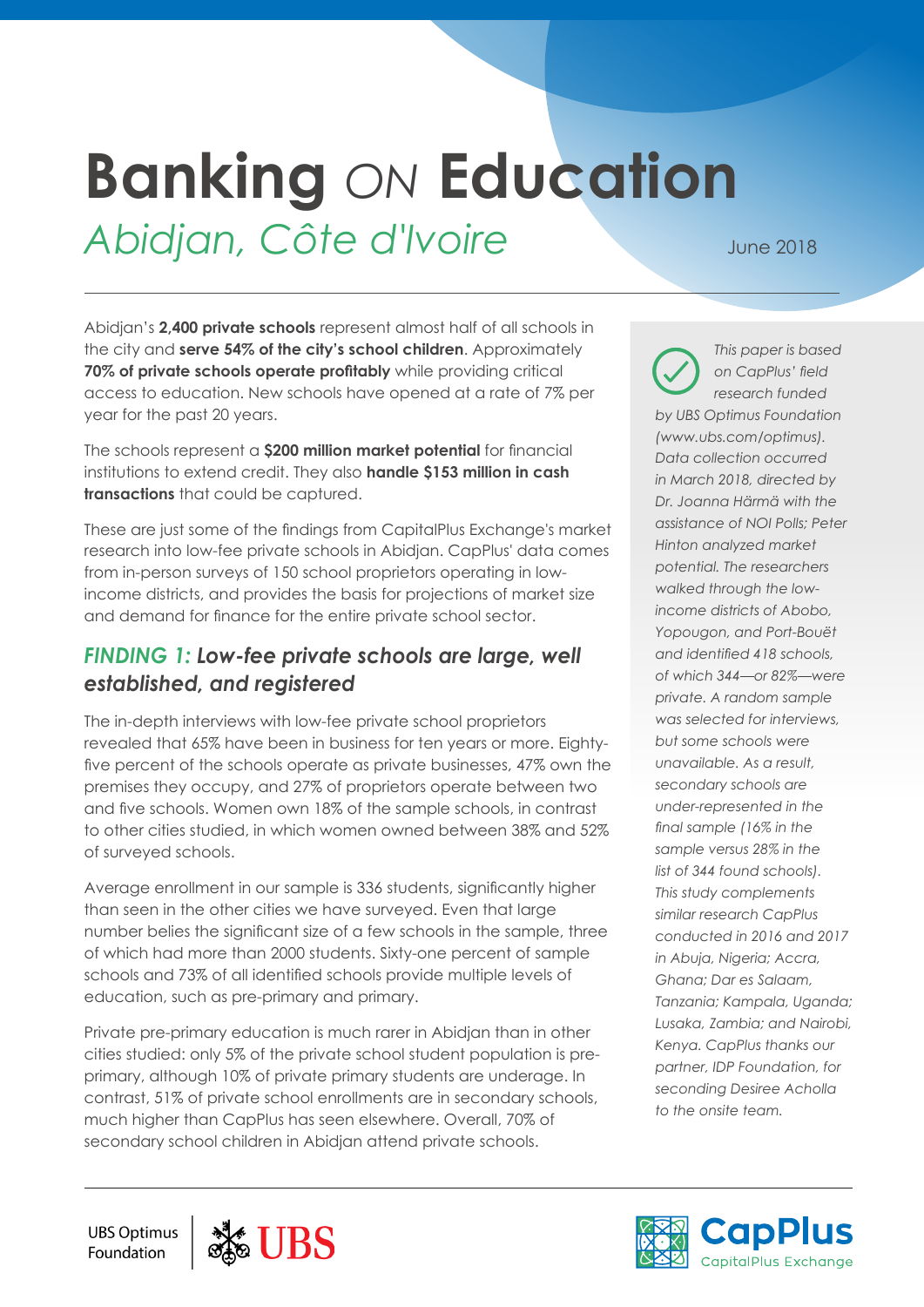

#### **ABIDJAN'S PRIVATE SCHOOLS COMPARED WITH OTHER MARKETS**

Seventy-six percent of schools in our sample are registered with the Ministry of Education (the Ministere de l'Education Nationale, de l'Enseignement Technique et de la Formation Professionnelle) and another 10% are in the process of becoming registered. The registration requirements enable new schools to open and then apply for a provisional license that allows them to operate for five years while fulfilling the criteria for full registration. Almost all schools—registered and unregistered reported having been visited by a regional government official in the previous year.

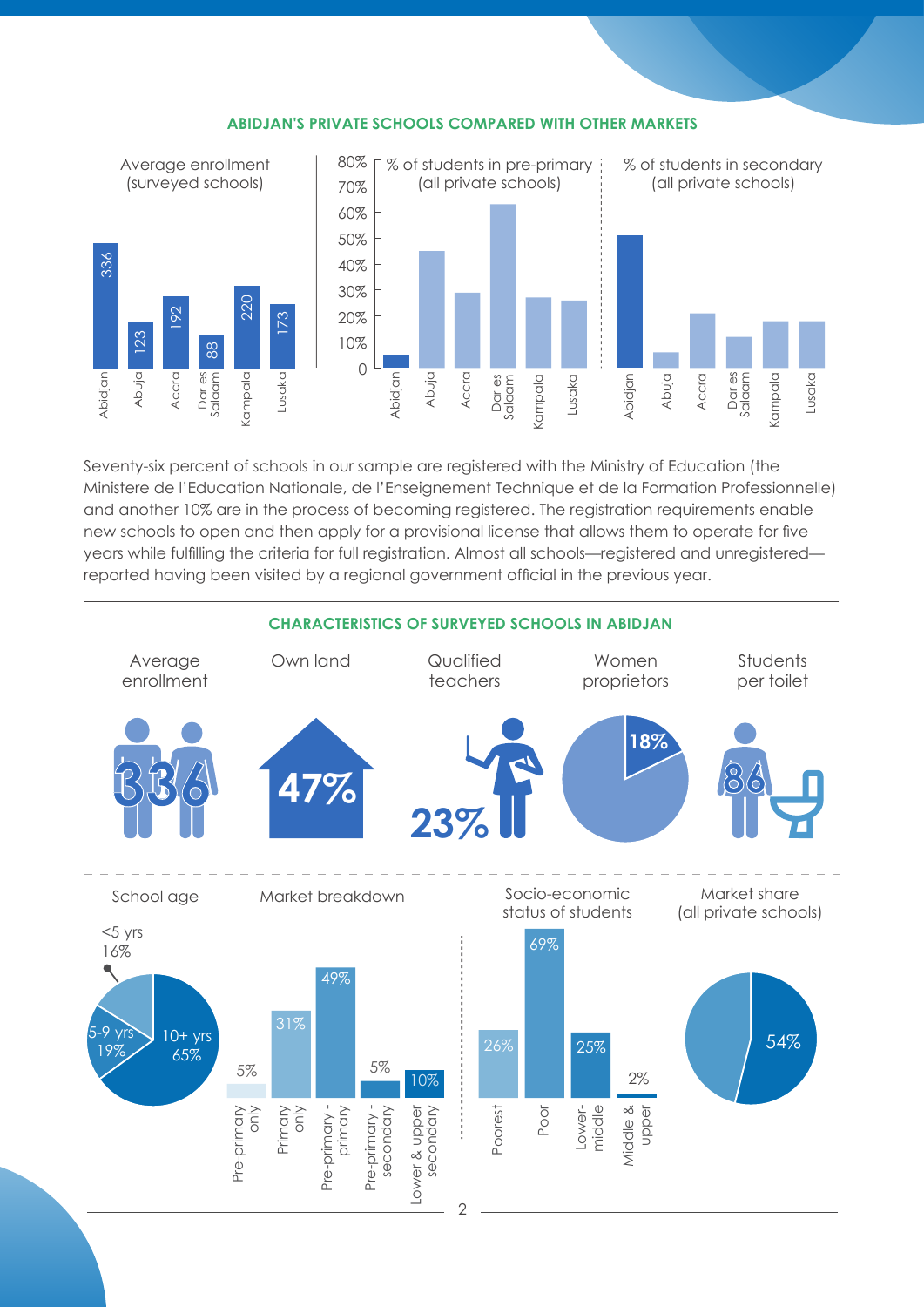### *FINDING 2: Low-fee private schools are profitable*

We estimate that approximately 70% of the sample schools operate profitably, earning an average annual profit of \$13,000 once outliers are removed, although 10% generate profits greater than \$30,000. These calculations are based on an average fee collection rate of 75%, which proprietors say is typical. School fees within the Abidjan sample are low compared to what we have seen elsewhere, but Abidjani schools are nonetheless profitable because of their large enrollment.

Predictably, two main factors correlate statistically in our sample with school profitability: size and age. Schools achieving enrollment of 355 students or more are likely to be profitable, as are schools founded between 1997 and 2008. Registration status has no relationship to profitability.

The surveyed schools serve a larger proportion of very poor and poor students than the schools in other cities we studied: 26% of proprietors perceive that they serve the "poorest of the poor," and 69% report serving "poor" students. Educating low-income students can make fee collection difficult; proprietors most frequently name "fees not paid in full" as their main challenge.

Profit for some secondary schools is enhanced by a public-private program in which the Ministry of Education assigns qualifying students to attend a private school and pays the fees. This encourages secondary school enrollment beyond what the government can accommodate in its schools. Eleven out of 24 (46%) of the secondary schools in our sample enrolled government-sponsored students. The standard per-student government payment is higher than the fees normally charged by the schools in our sample, though payments often arrive a year or more late. Nonetheless, the participating schools we spoke to earn an average of \$32,000 in additional income.

# *FINDING 3: Low-fee private schools want credit to expand their capacity*

Only 9% of the sample schools have ever had a loan with a financial institution, a striking contrast to the other cities studied, especially given the maturity of the Abidjani private school market. Similar to the other cities, however, 59% have transaction accounts with a commercial bank or microfinance institution. Among borrowers, the average loan amount was \$7,000. Looking to the future, 87% of sample schools say they want to borrow in the next three years.

The most frequently-stated reasons to borrow are to build additional classrooms, construct a new building, make renovations, build a toilet, or develop facilities such as a laboratory or library. Adding capacity to the schools will allow them to increase enrollment and therefore income.



#### **ABIDJAN LOW-FEE PRIVATE SCHOOL FINANCING NEEDS**